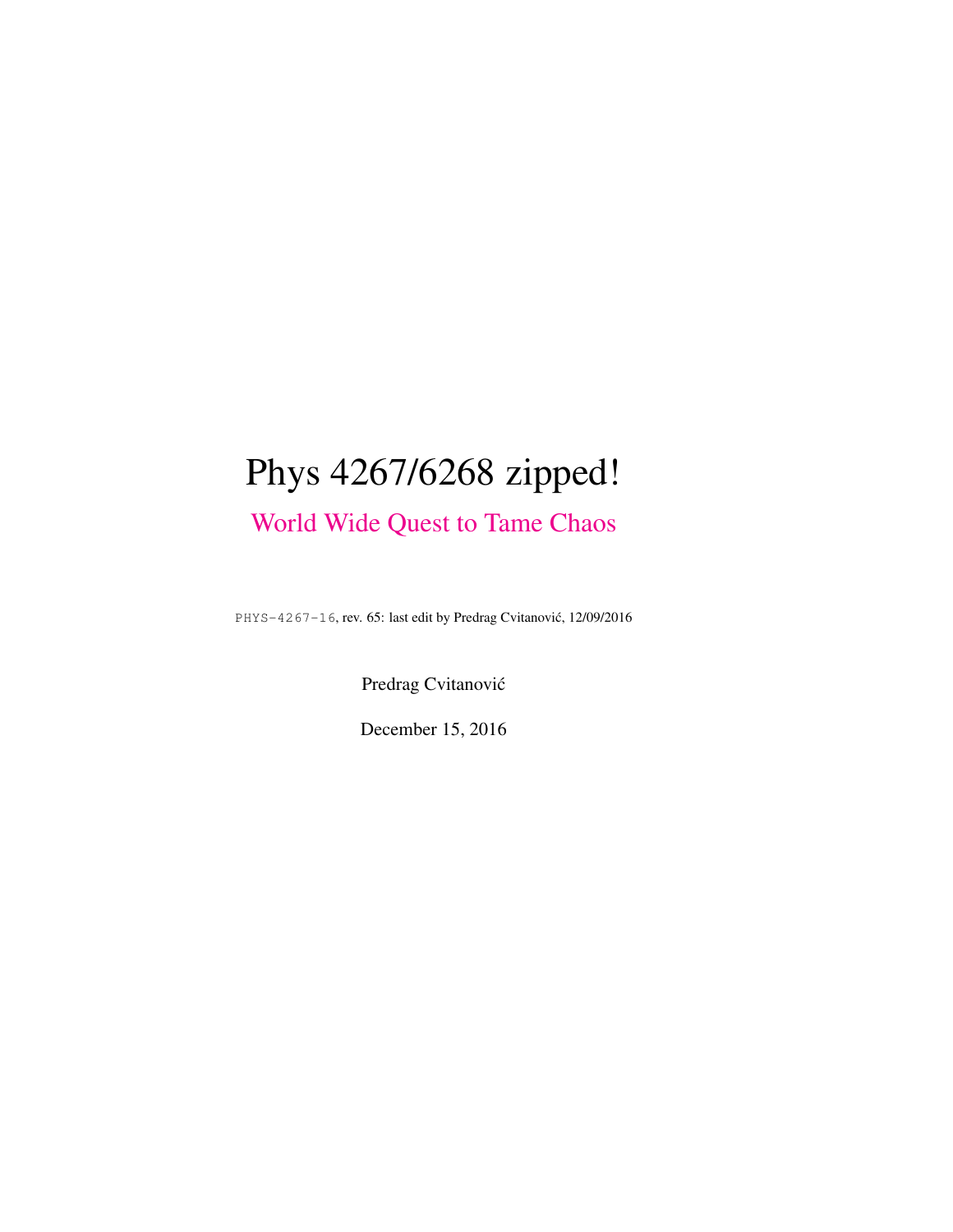## **chaos course - week** 13

# Divide & count

### Georgia Tech PHYS-4267

Homework HW13 due Thursday, December 1, 2016

== show all your work for maximum credit,

== put labels, title, legends on any graphs

== acknowledge study group member, if collective effort

== if you are LaTeXing, here is the [source code](http://ChaosBook.org/courses/PHYS-4267-16/exerWeek11.tex)

Exercise [13.1](#page-5-0) *Full tent map periodic points* 4 points + 3 points Exercise [13.2](#page-5-1) *"Golden mean" pruned map* 4 points + 1 point Exercise [13.3](#page-5-2) *Transition matrix and cycle counting* 4 points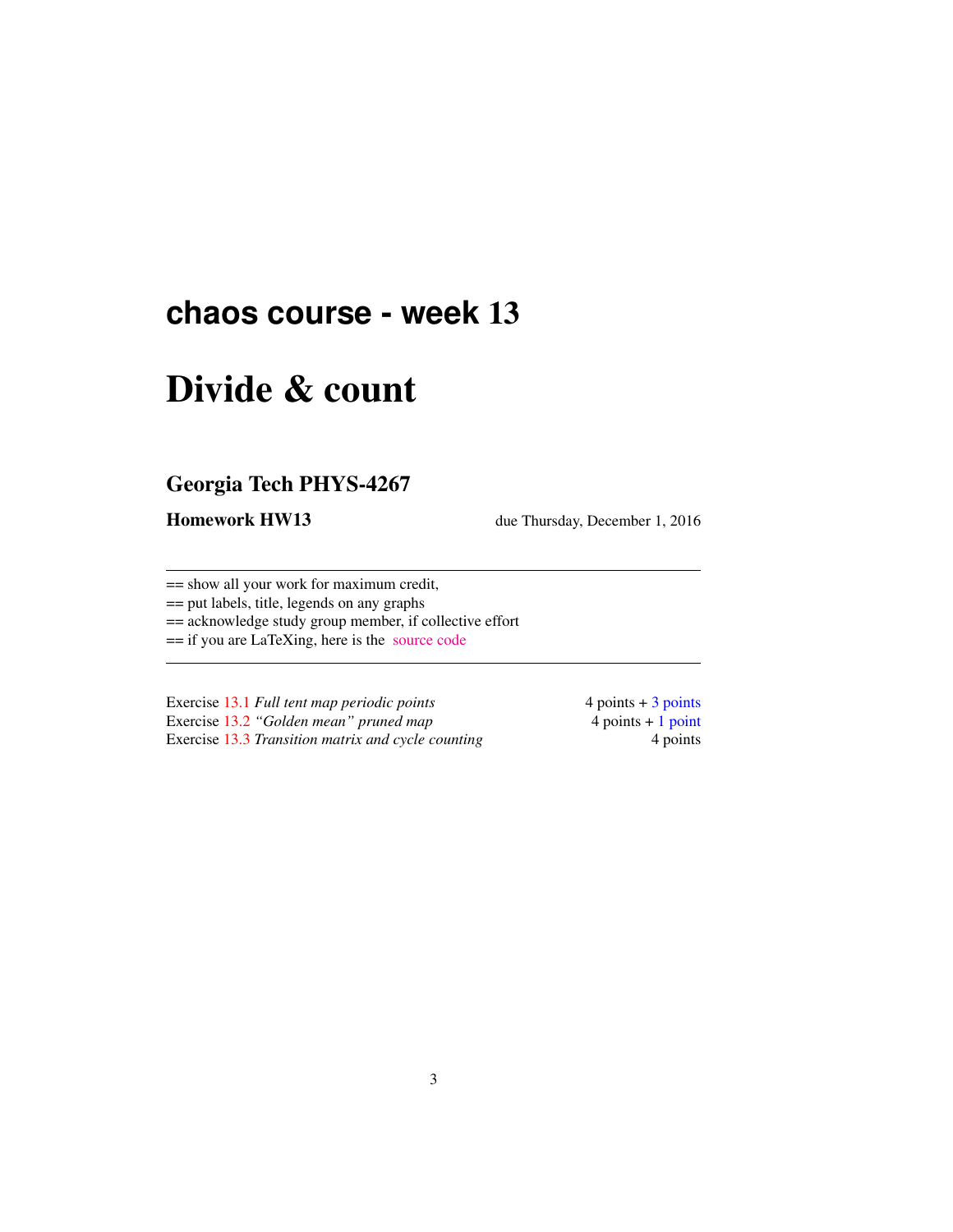#### 13.1 Is the geometry of nature fractal?

Christopher Marcotte (Nov 15, 2016) writes: Box-counting is dumb but it's a very intuitive way to show numerically that you can generate fractal sets from simple laws. Grassberger–Procaccia [\[3\]](#page-4-0) is who comes to mind. It also gives them a chance to "build" and "see" and "check" fractals using their own methods.

Predrag response: Why would one teach this in a physics course? It's misleadingly easy to explain, and then it turns out to be good for nothing. It is totally useless in dynamical systems theory –unless you miraculously come back to me with Grassberger & Procaccia dimension of your cardiac system, and even then– which cardiologist would want to to know that number? For what purpose? We do care about the physical dimensions of inertial manifolds [\[2\]](#page-4-1) but those calculations are dynamically informed, painstaking calculations, in no sense mindless algorithm crunching through a set of points.

Avnir, Biham, Lidar, and Malcai [\[1\]](#page-4-2) write: "the majority of the data that was interpreted in terms of fractality in the surveyed Physical Review journals does not seem to be linked (at least in an obvious way) to existing models and, in fact, does not have theoretical backing. Most of the data represent results from nonequilibrium processes. The common situation is this: An experimentalist performs a resolution analysis and finds a limited-range power law with a value of  $D$  smaller than the embedding dimension. Without necessarily resorting to special underlying mechanistic arguments, the experimentalist then often chooses to label the object for which she or he finds this power law a 'fractal.' This is the fractal geometry of nature".

In *Deterministic chaos: the science and the fiction* Ruelle [\[4\]](#page-4-3) writes: "In conclusion, one should not believe dimension estimates that are not well below  $2 \log_{10} N$ . [...] claim to find a dimension 3.1 for a 'climatic attractor' with  $N = 500$  data points. [...] The 'dimensions' of the order 6 that are obtained are very close to the upper bound  $2\log_{10} N$  permitted by the Grassberger-Procaccia algorithm (N is the length of the time series used, of the order of 103 ). The 'proof' that one has low dimensional dynamics is therefore inconclusive, and the suspicion is that the time evolutions under discussion do not correspond to low-dimensional dynamics. It is possible that interesting information can nevertheless be extracted from the time series examined, but this would probably require new ideas".

"Readers of *The hitchhiker's guide to the galaxy*, that masterpiece of British literature by D. Adams, know that a huge supercomputer has answered 'the great problem of life, the universe, and everything'. The answer obtained after many years of computation is 42. Unfortunately, one does not know to what precise question this is the answer, and what to make of it. It think that what happened is this. The supercomputer took a very long time series describing all it knew about 'life, the universe, and everything' and proceeded to compute the correlation dimension of the corresponding dynamics, using the Grassberger–Procaccia algorithm. This time series had a length N somewhat larger than  $10^{21}$ . And you can imagine what happened. After many years of computation the answer came: dimension is approximately  $2 \log_{10} \approx 42$ ."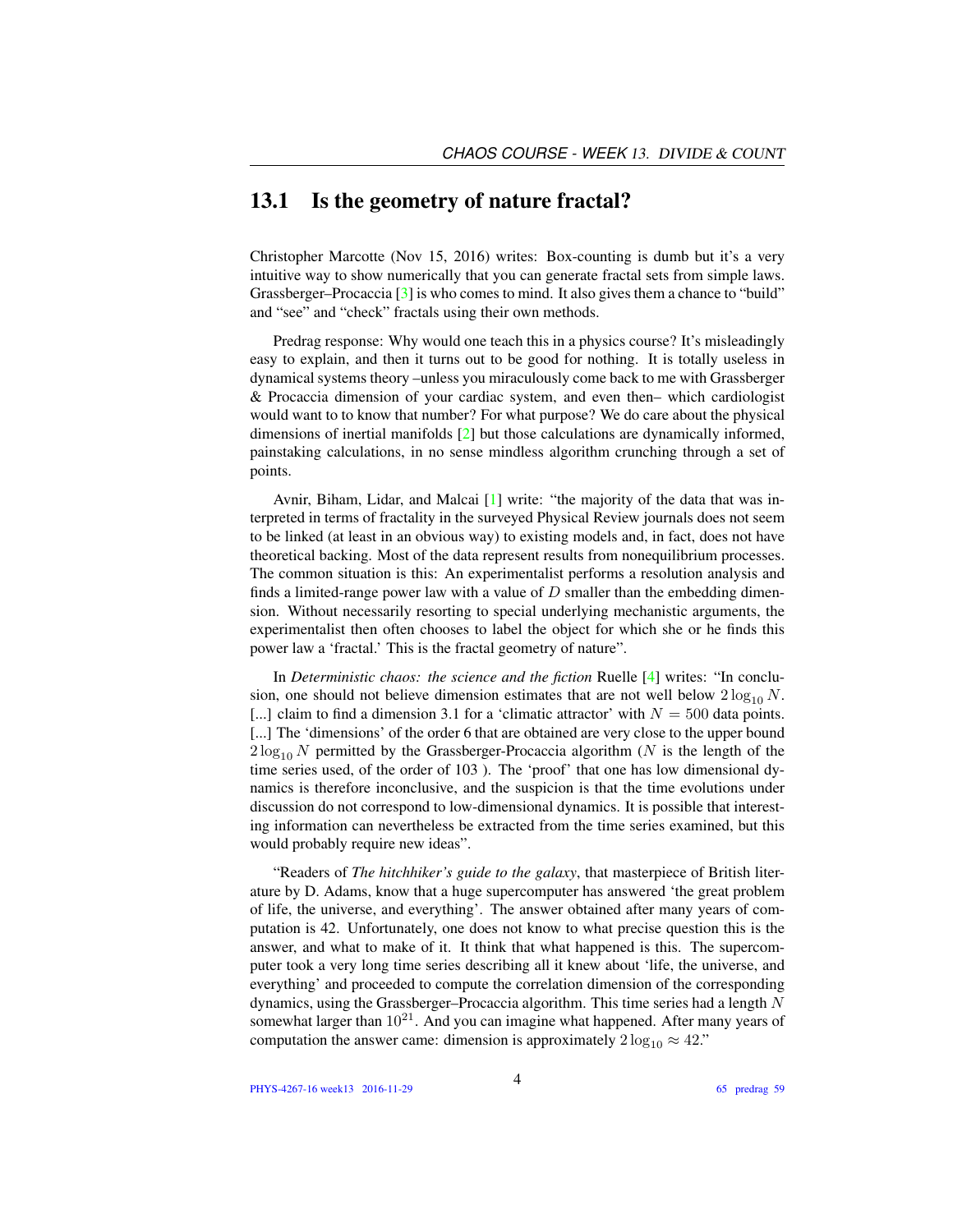#### 13.2 Temporal ordering: Itineraries

Copied here are a few snippets from this week's lecture notes, needed here just because exercises refer to them - do read the full lecture notes.

For 1d maps the *critical value* denotes either the maximum or the minimum value of  $f(x)$  on the defining interval; we assume here that it is a maximum,  $f(x_c) \ge f(x)$ for all  $x \in \mathcal{M}$ . The critical point  $x_c$  that yields the critical value  $f(x_c)$  belongs to neither the left nor the right partition  $\mathcal{M}_i$  and is instead denoted by its own symbol  $s = C$ . As we shall see, its images and preimages serve as partition boundary points.

The trajectory  $x_1, x_2, x_3, \ldots$  of the initial point  $x_0$  is given by the iteration  $x_{n+1} =$  $f(x_n)$ . Iterating f and checking whether the point lands to the left or to the right of  $x_c$ generates a *temporally* ordered topological itinerary for a given trajectory,

$$
s_n = \begin{cases} 1 & \text{if } x_n > x_c \\ C & \text{if } x_n = x_c \\ 0 & \text{if } x_n < x_c \end{cases} \tag{13.1}
$$

We refer to  $S^+(x_0) = .s_1s_2s_3\cdots$  as the *future itinerary*. Our next task is to answer the reverse problem: given an itinerary, what is the *spatial* ordering of points that belong to the corresponding state space trajectory?

#### 13.3 Spatial ordering

A well-known theorem states that combinatorial factors are impossible to explain.

—G. 't Hooft and M. Veltman, DIAGRAMMAR

The tent map point  $\gamma(S^+)$  with future itinerary  $S^+$  is given by converting the itinerary of  $s_n$ 's into a binary number  $\gamma$  by the following algorithm:

<span id="page-3-0"></span>
$$
w_{n+1} = \begin{cases} w_n & \text{if } s_{n+1} = 0 \\ 1 - w_n & \text{if } s_{n+1} = 1 \end{cases}, \qquad w_1 = s_1
$$
  

$$
\gamma(S^+) = 0.w_1 w_2 w_3 ... = \sum_{n=1}^{\infty} w_n/2^n.
$$
 (13.2)

This follows by inspection from the the way a unimodal map partitions its 1-dimensional state space (the unit interval) Once you figure this out, feel free to complain that the way the rule is stated here is incomprehensible, and show us how you did it better.

We refer to  $\gamma(S^+)$  as the *(future) topological coordinate*. The  $w_t$ 's are the digits in the binary expansion of the starting point  $\gamma$  for the full tent map. In the left half-interval the map  $f(x)$  acts by multiplication by 2, while in the right half-interval the map acts as a flip as well as multiplication by 2, reversing the ordering, and generating in the process the sequence of  $s_n$ 's from the binary digits  $w_n$ .

65 predrag 59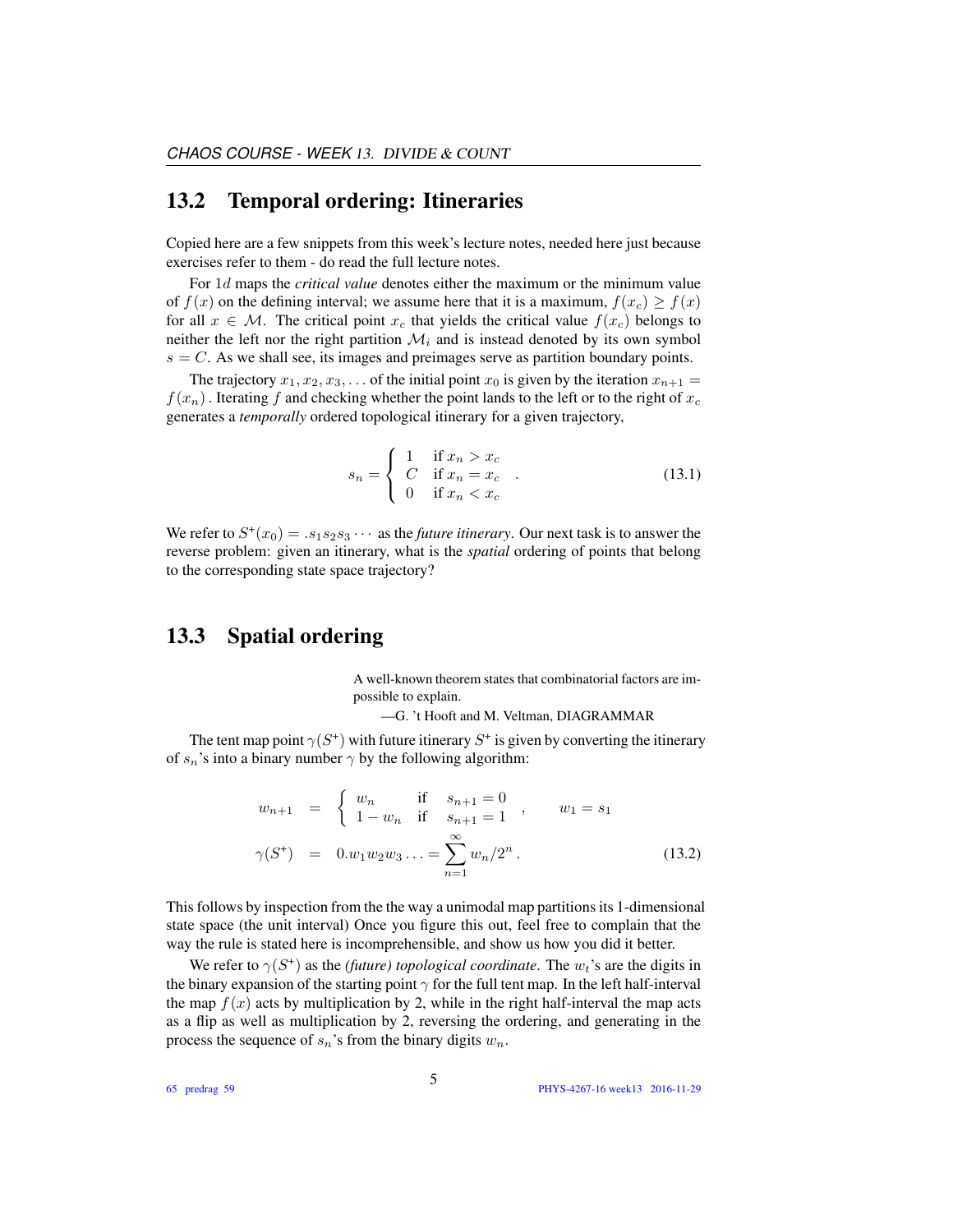### 13.4 Full tent map

The simplest example of unimodal maps with complete binary symbolic dynamics is the *full tent map,*

<span id="page-4-4"></span>
$$
f(\gamma) = 1 - 2|\gamma - 1/2|,
$$
  $\gamma \in \mathcal{M} = [0, 1].$  (13.3)

For unimodal maps the Markov partition of the unit interval  $M$  is given by intervals  $\{\mathcal{M}_0, \mathcal{M}_1\}$ . We refer to [\(13.3\)](#page-4-4) as the *complete* tent map because its symbolic dynamics is completely binary: as both  $f(M_0)$  and  $f(M_1)$  fully cover  $M = \{M_0, M_1\}$ , all binary sequences are realized as admissible itineraries.

#### Periodic points of the full tent map.

Each cycle p is a set of  $n_p$  rational-valued full tent map periodic points  $\gamma$ . It follows from [\(13.2\)](#page-3-0) that if the repeating string  $s_1s_2...s_n$  contains an odd number of '1's, the string of well ordered symbols  $w_1w_2 \ldots w_{2n}$  has to be of the double length before it repeats itself. The cycle-point  $\gamma$  is a geometrical sum which we can rewrite as the odd-denominator fraction

<span id="page-4-5"></span>
$$
\gamma(\overline{s_1 s_2 \dots s_n}) = \sum_{t=1}^{2n} \frac{w_t}{2^t} + \frac{1}{2^{-2n}} \sum_{t=1}^{2n} \frac{w_t}{2^t} + \dots
$$

$$
= \frac{2^{2n}}{2^{2n} - 1} \sum_{t=1}^{2n} \frac{w_t}{2^t}
$$
(13.4)

#### References

- <span id="page-4-2"></span>[1] D. Avnir, O. Biham, D. Lidar, and O. Malcai, ["Is the geometry of nature fractal?",](http://dx.doi.org/10.1126/science.279.5347.39) Science 279[, 39–40 \(1998\).](http://dx.doi.org/10.1126/science.279.5347.39)
- <span id="page-4-1"></span>[2] X. Ding, H. Chaté, P. Cvitanović, E. Siminos, and K. A. Takeuchi, ["Estimating](http://dx.doi.org/10.1103/PhysRevLett.117.024101) [the dimension of the inertial manifold from unstable periodic orbits",](http://dx.doi.org/10.1103/PhysRevLett.117.024101) [Phys. Rev.](http://dx.doi.org/10.1103/PhysRevLett.117.024101) Lett. **117**[, 024101 \(2016\).](http://dx.doi.org/10.1103/PhysRevLett.117.024101)
- <span id="page-4-0"></span>[3] P. Grassberger and I. Procaccia, ["Characterization of strange attractors",](http://dx.doi.org/10.1103/PhysRevLett.50.346) [Phys.](http://dx.doi.org/10.1103/PhysRevLett.50.346) Rev. Lett. 50[, 346–349 \(1983\).](http://dx.doi.org/10.1103/PhysRevLett.50.346)
- <span id="page-4-3"></span>[4] D. Ruelle, ["The Deterministic chaos: the science and the fiction",](http://dx.doi.org/10.1098/rspa.1990.0010) [Proc. R. Soc.](http://dx.doi.org/10.1098/rspa.1990.0010) London A 427[, 241–248 \(1990\).](http://dx.doi.org/10.1098/rspa.1990.0010)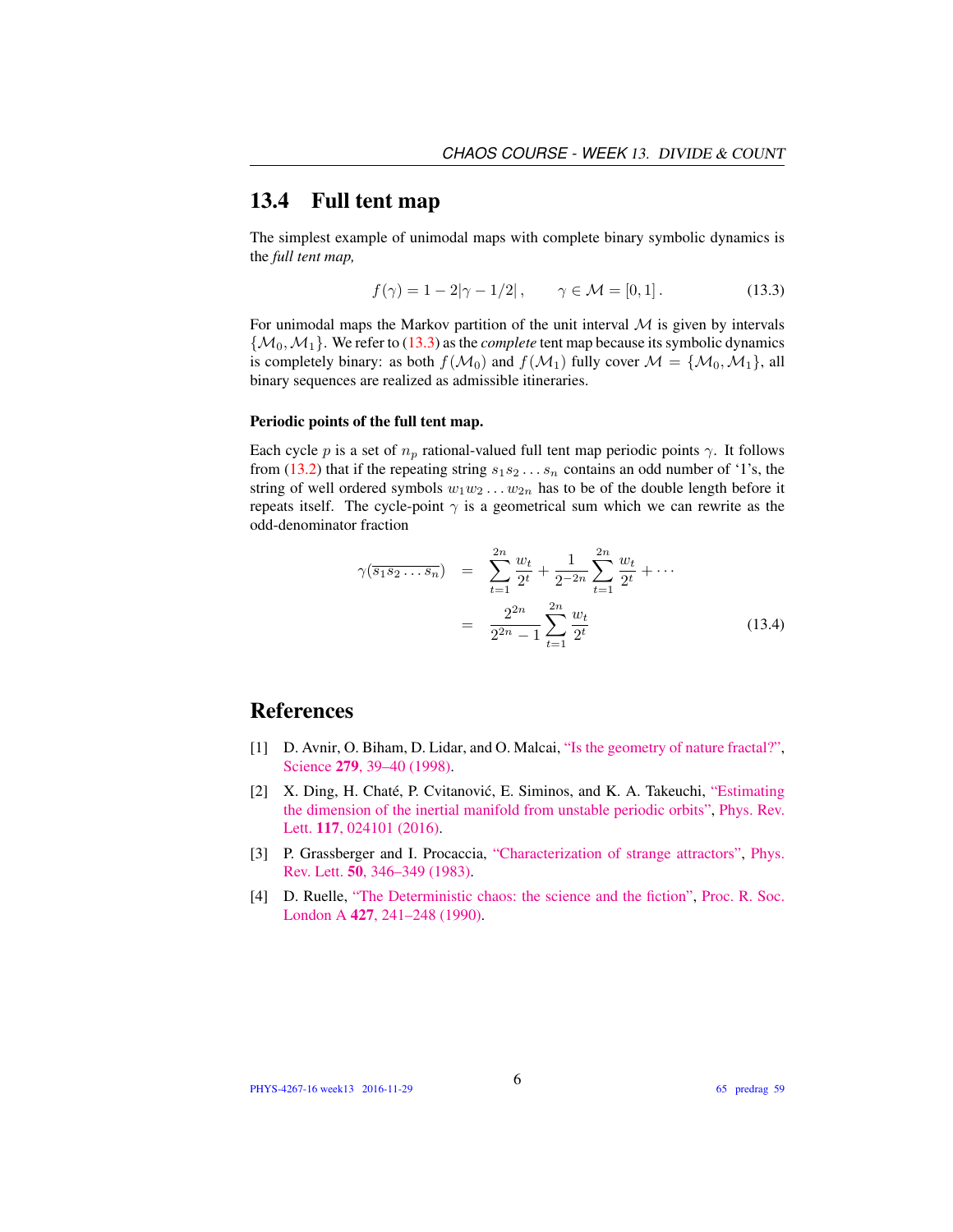#### **Exercises**

- <span id="page-5-0"></span>13.1. Full tent map periodic points. This exercise is easy: just making sure you know how to go back and forth between spatial and temporal ordering of trajectory points.
	- (a) compute the two periodic points of cycle  $\overline{01}$  "by hand," by solving the fixed-point condition for the second iterate  $f_1 \circ f_0$
	- (b) compute the periodic points of two 3-cycles  $\overline{001}$  and  $\overline{011}$  by solving the fixed-point condition for the third iterates
	- (c) compute the five periodic points of cycle  $\overline{10011}$  using [\(13.4\)](#page-4-5)
	- (d) compute the five periodic points of cycle  $\overline{10000}$
	- (e) derive [\(13.4\)](#page-4-5)
	- (f) plot the above two 5-cycles on the graph of the full tent map, and as many others as you find interesting. Why? Because you can start appreciating the power of kneading theory–while the state space orbits get more and more complicated and impenetrable, the kneading sequence pruning rule is as simple and as sharp as a knife.
- <span id="page-5-1"></span>13.2. "Golden mean" pruned map. Consider a symmetric tent map on the unit interval such that its highest point belongs to a 3-cycle:



(a) Find the value  $|\Lambda|$  for the slope (the two different slopes  $\pm \Lambda$  just differ by a sign) where the maximum at  $1/2$  is a periodic point in a 3-cycle, as depicted in the figure.

Partition the state space M (i.e., the unit interval) into four intervals  $M_A = [0, (\sqrt{5}$ ale space  $\mathcal{M}$  (i.e., the unit interval) into four f<br>
5 − 1)/4)  $M_B = ((\sqrt{5} - 1)/4, 1/2)$ <br>  $(\sqrt{5} + 1)/4$   $M_D = ((\sqrt{5} + 1)/4, 1].$ 

- $\mathcal{M}_C = (1/2, (\sqrt{5}+1)/4)$
- (b) Show that no orbit of this map can visit the interval  $M_D$  more than once. Verify also that once an orbit is outside the interval  $\mathcal{M}_A$ , it cannot reenter it.
- (c) If an orbit is in the interval  $\mathcal{M}_B$ , where will it be on the next iteration?
- (d) If the symbolic dynamics is such that for  $x < 1/2$  we use the symbol 0, for  $x = 1/2$ we use the symbol C, and for  $x > 1/2$  we use the symbol 1, show that no periodic orbit will contain the substring \_00\_.
- (e) On a second thought, are there periodic orbits that violate the \_00\_ pruning rule?
- <span id="page-5-2"></span>13.3. Transition matrix and cycle counting. Suppose you are given the transition graph

65 predrag 59

PHYS-4267-16 week13 2016-11-29